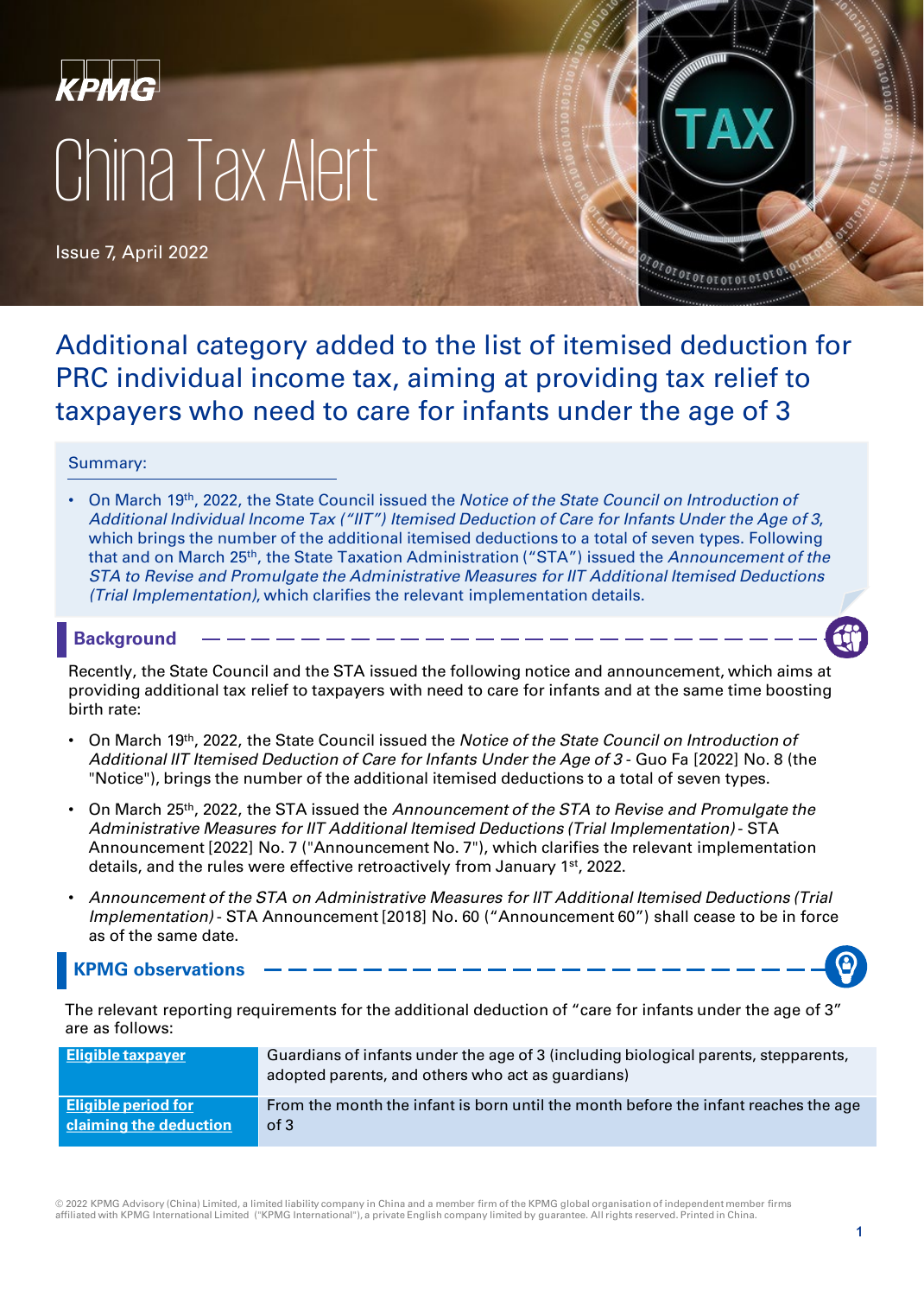| <b>Deduction standard</b>                             | RMB1,000 per infant per month                                                                                                                                                                                                                                                                                                                                                      |  |  |  |  |
|-------------------------------------------------------|------------------------------------------------------------------------------------------------------------------------------------------------------------------------------------------------------------------------------------------------------------------------------------------------------------------------------------------------------------------------------------|--|--|--|--|
|                                                       | 100% to be claimed by either parent; or<br>$\blacksquare$                                                                                                                                                                                                                                                                                                                          |  |  |  |  |
|                                                       | 50% to be claimed by each parent<br>٠                                                                                                                                                                                                                                                                                                                                              |  |  |  |  |
|                                                       | The deduction ratio shall remain unchanged within a tax year                                                                                                                                                                                                                                                                                                                       |  |  |  |  |
| <b>Information necessary</b>                          | Name of spouse and infant(s)<br>٠                                                                                                                                                                                                                                                                                                                                                  |  |  |  |  |
| for required reporting                                | Infant's identification document type and ID number (e.g., PRC ID card, birth<br>$\blacksquare$<br>certificate, and etc.)                                                                                                                                                                                                                                                          |  |  |  |  |
|                                                       | Deduction ratio to be claimed by each of the parents<br>п                                                                                                                                                                                                                                                                                                                          |  |  |  |  |
| <b>Methods of claim</b>                               | The deduction may be claimed via:                                                                                                                                                                                                                                                                                                                                                  |  |  |  |  |
|                                                       | tax withholding filing conducted by the withholding agent: the individual<br>٠<br>taxpayer can provide the required claim information via the personal tax mobile<br>application or by submitting the information on paper or electronic forms to the<br>withholding agent, for the withholding agent to further apply the deduction<br>through withholding tax return filings; or |  |  |  |  |
|                                                       | annual reconciliation filing: the individual taxpayer can claim the deduction via<br>٠<br>personal tax mobile application or by submitting the information on paper or in<br>electronic forms to the in-charge tax authority when lodging annual tax<br>reconciliation return between March 1 <sup>st</sup> and June 30 <sup>th</sup> of the following year                        |  |  |  |  |
| <b>Supporting documents</b><br>retention requirements | Taxpayer: infant's birth certificate and informational form for the deduction claim<br>٠<br>shall be retained for five years after completing the annual tax reconciliation filing                                                                                                                                                                                                 |  |  |  |  |
|                                                       | Withholding agent: the informational form for the deduction claim submitted by<br>$\blacksquare$<br>taxpayer shall be retained for five years following the year of withholding filings                                                                                                                                                                                            |  |  |  |  |
| <b>Effective date</b>                                 | January 1 <sup>st</sup> , 2022 (note: the newly introduced deduction type shall not be claimed on<br>the 2021 annual reconciliation filing)                                                                                                                                                                                                                                        |  |  |  |  |

# **KPMG suggestions**

In addition to the existing six additional itemised deductions (covering children's education, further education, serious illness medical fees, mortgage interest or housing rental, and supporting elderly, which were discussed in [Issue 29](https://home.kpmg/cn/en/home/insights/2018/12/china-tax-alert-29.html) of KPMG's China Tax Alert issued in December 2018), Announcement No. 7 introduced a new deduction of "care for infants under the age of 3". The updated deduction policy considers individual taxpayers' cost of living throughout different stages of one's life, and reasonably relieves the overall tax burden of taxpayers. In the meantime, the reporting requirements for the new deduction item take the policy transition into consideration and stay consistent with those for the six prevailing deductions, which provide implementation convenience to taxpayers and withholding agents.

The filing system of the additional itemised deductions has been upgraded on March 28<sup>th</sup>, 2022. Taxpayers and employers may pay attention to the following practical suggestions:

| <b>Taxpayer</b> | $\blacksquare$ | As of March 29 <sup>th</sup> , 2022, individual taxpayers can claim the new deduction via mobile APP, and |
|-----------------|----------------|-----------------------------------------------------------------------------------------------------------|
|                 |                | submit to the employer for pre-tax deduction and withholding filings; or                                  |
|                 | ٠              | Claim the deduction through annual reconciliation tax return filing during March to June                  |
|                 |                | following year end                                                                                        |
|                 |                | Before April 30 <sup>th</sup> : Employers are recommended to communicate with the relevant Chinese        |
| <b>Employer</b> |                | and foreign employees, and remind them to upgrade their mobile APP and submit the new                     |
|                 |                | deduction information within April 2022 for them to enjoy the tax benefit in due course                   |

Announcement No. 7 requires taxpayers to be responsible for the authenticity, accuracy and completeness of the information provided for the claim of additional itemised deductions. If false/error claims are discovered in the administration process, withholding agents shall remind their employees to correct the claims and notify tax authority if the individual concerned refuses to make the corrections. Companies are recommended to review their information collection and administration procedures for employees' additional itemised deductions claims, and make necessary adjustments to their existing tax and HR policies and administration procedures, so as to be compliant with the relevant tax reporting requirements and enhance the internal administration efficiency.

If you have any questions on the above, KPMG will be pleased to assist and provide relevant guidance and assist accordingly.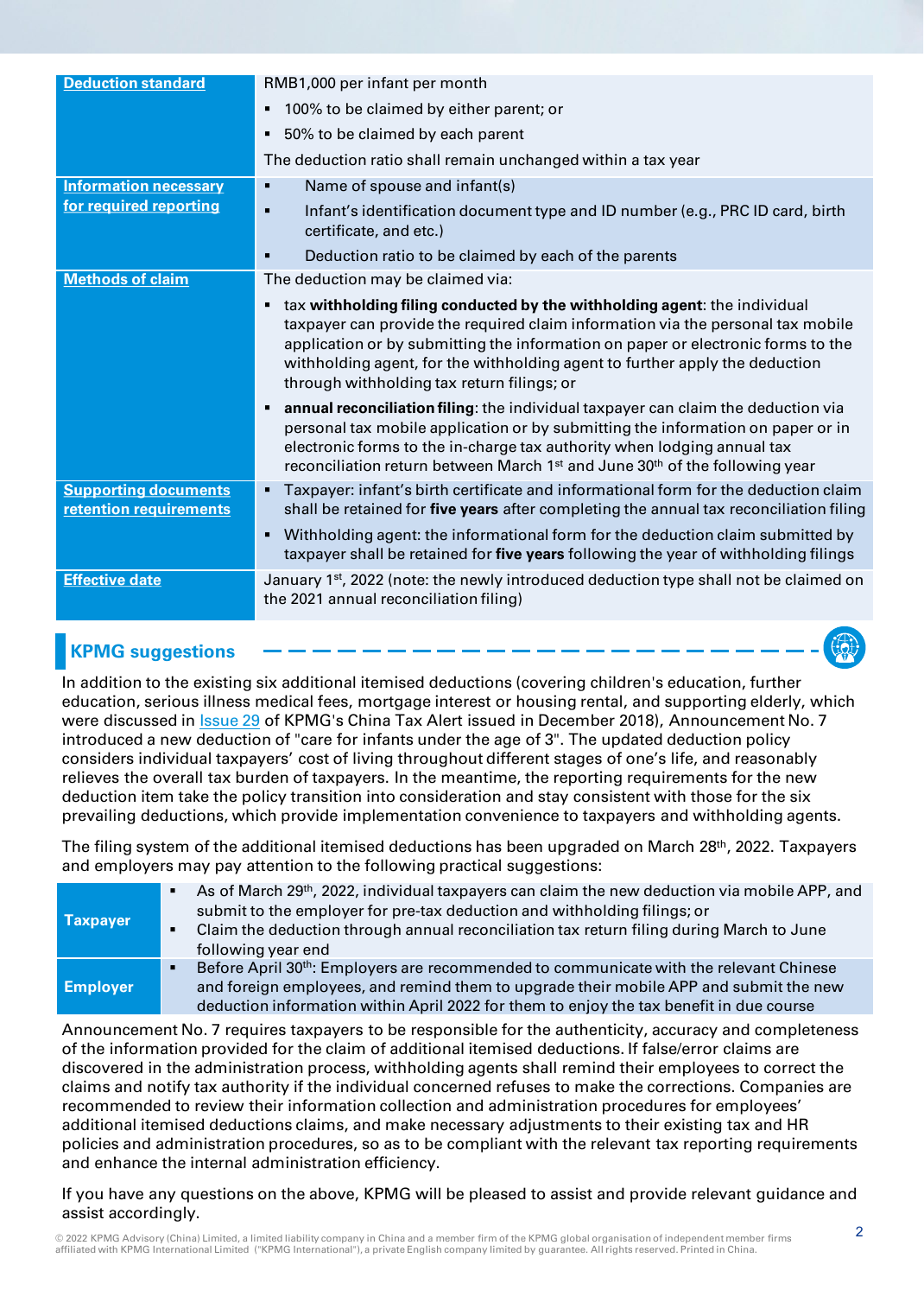### **Appendix: Additional itemised deductions ("care for infants under the age of 3" takes effect from 1 January 2022)**

| <b>Item</b>                                   | <b>Key qualifying conditions</b>                                                   |                                                  | <b>Standard fixed</b><br>amount for                                                                        | Who can claim?                                                                                                                                                                                                                         | <b>When can claim?</b>                                                                                                                                                                                       |
|-----------------------------------------------|------------------------------------------------------------------------------------|--------------------------------------------------|------------------------------------------------------------------------------------------------------------|----------------------------------------------------------------------------------------------------------------------------------------------------------------------------------------------------------------------------------------|--------------------------------------------------------------------------------------------------------------------------------------------------------------------------------------------------------------|
|                                               |                                                                                    |                                                  | deduction (RMB)                                                                                            |                                                                                                                                                                                                                                        |                                                                                                                                                                                                              |
| <b>Children's</b><br>education                | Pre-school<br>Compulsory<br>education                                              | 3 years<br>onwards<br>Primary &<br>middle school |                                                                                                            | 50% for each<br>parent / 100% for<br>either parent                                                                                                                                                                                     | From the month when<br>the child is over 3<br>years old until the end<br>of full-time education<br>(for children receiving<br>education outside<br>China, relevant<br>supporting documents<br>are required). |
|                                               | Intermediate<br>education                                                          | High school,<br><b>Vocational school</b>         | 1,000 per child per<br>month                                                                               |                                                                                                                                                                                                                                        |                                                                                                                                                                                                              |
|                                               | Higher education                                                                   | Degree, Masters,<br>Doctorate                    |                                                                                                            |                                                                                                                                                                                                                                        |                                                                                                                                                                                                              |
| <b>Further education</b>                      | Formal education                                                                   | <b>Educated in</b><br>China                      | 400 per month                                                                                              | Individual taxpayers                                                                                                                                                                                                                   | From the month of<br>enrollment to the end<br>of continuing<br>education, a maximum<br>deduction period of 48<br>months for the same<br>degree.                                                              |
|                                               | Professional<br>education                                                          | Technical /<br>professional<br>certificates      | 3,600                                                                                                      |                                                                                                                                                                                                                                        | The year which the<br>certificate is obtained.                                                                                                                                                               |
| <b>Serious illness</b><br>medical fees        | Medical expenses (self-paying portion<br>of the medical insurance) > RMB<br>15,000 |                                                  | Actual expense<br>not exceeding<br>80,000                                                                  | Individual taxpayers or<br>his/her spouse.<br>The medical fee for<br>minor children can be<br>deducted by either<br>parent.                                                                                                            | The year that actual<br>medical expense<br>happens.                                                                                                                                                          |
| <b>Mortgage interest</b>                      | Limited to the first property only                                                 |                                                  | 1,000 per month                                                                                            | If jointly owned, either<br>husband or wife to<br>claim; cannot enjoy<br>housing rental<br>deduction at the same<br>time; 50% for each of<br>the couple or 100% for<br>either if each take out<br>a first mortgage<br>before marriage. | From the beginning<br>month to the ending<br>month of loan contract<br>or to the termination<br>month of repayment, a<br>maximum deduction<br>period of 240 months.                                          |
| <b>Housing rental</b>                         | Not owning<br>property in place<br>of work                                         | <b>Big cities</b>                                | 1,500 per month                                                                                            | If joint rental, either<br>husband or wife to<br>claim; cannot enjoy<br>mortgage interest<br>deduction at the<br>same time.                                                                                                            | From the beginning<br>month to the ending<br>month of the lease<br>term, subject to the<br>actual lease term.                                                                                                |
|                                               |                                                                                    | Mid-size<br>(population) > 1m                    | 1,100 per month                                                                                            |                                                                                                                                                                                                                                        |                                                                                                                                                                                                              |
|                                               |                                                                                    | Smaller<br>(population) < 1m                     | 800 per month                                                                                              |                                                                                                                                                                                                                                        |                                                                                                                                                                                                              |
| <b>Supporting elderly</b>                     | 60 years or older<br>parents or other<br>obligations by law                        | Single child                                     | 2,000 per<br>month                                                                                         | Individual taxpayers                                                                                                                                                                                                                   | From the month that<br>the elderly is 60 years<br>old to the end of year<br>of which the<br>supporting obligation<br>is terminated.                                                                          |
|                                               |                                                                                    | Not single child                                 | 2,000 per month;<br>Split between<br>siblings:<br>maximum claim<br>is 1,000 per<br>month for any<br>person |                                                                                                                                                                                                                                        |                                                                                                                                                                                                              |
| <b>Care for infants</b><br>under the age of 3 | Infants under the age of 3                                                         |                                                  | 1,000 per infant<br>per month                                                                              | 50% for each<br>parent / 100% for either month before the<br>parent                                                                                                                                                                    | From the month the<br>infant is born until the<br>infant reaches the age<br>of 3.                                                                                                                            |